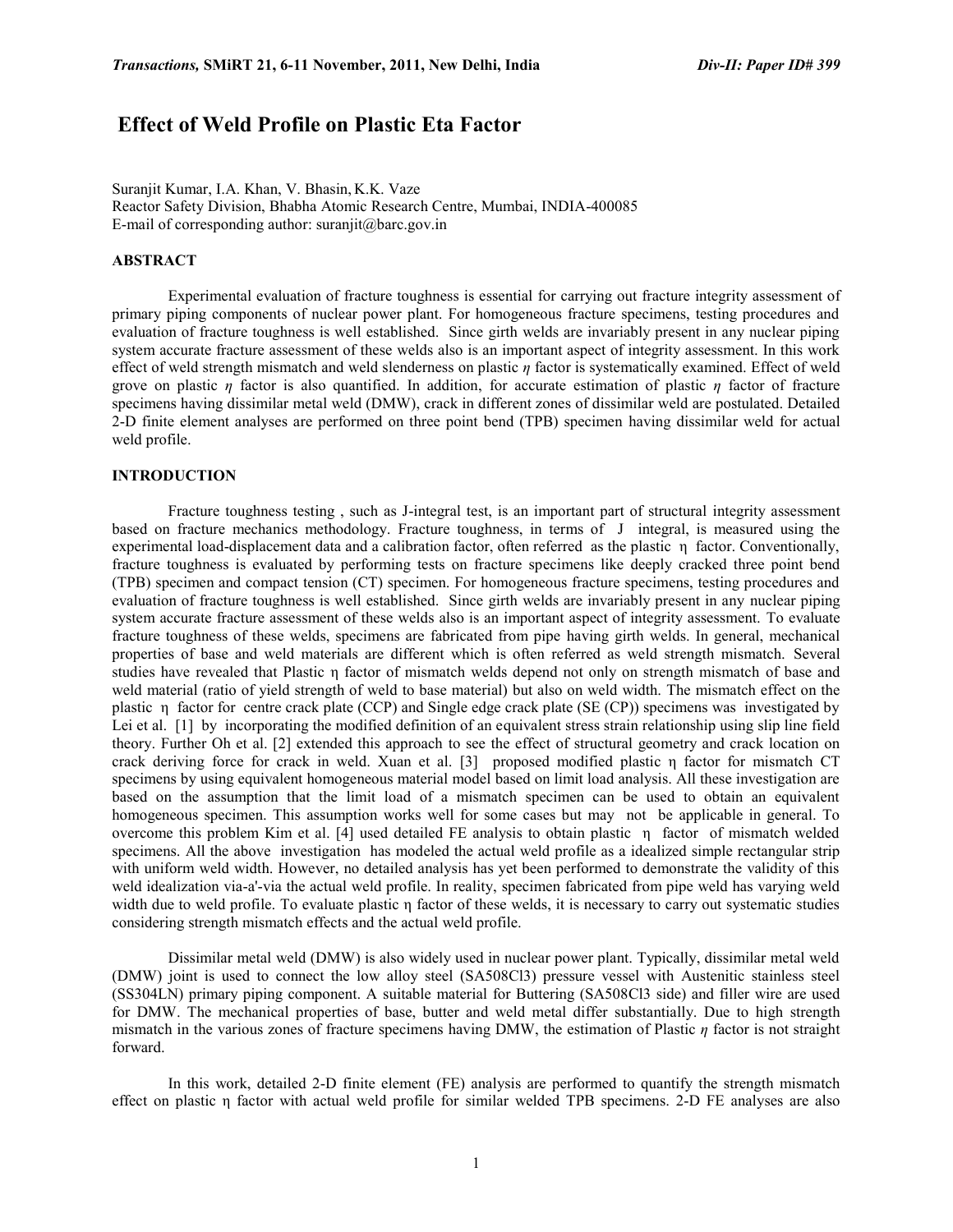carried out on idealized rectangular strip with uniform weld width. All 2-D analyses were performed under planestrain condition. Both CMOD and LLD based plastic η-factor were computed. Wide range of mismatch ratio and weld slenderness ratio were accounted to cover all practical cases. Solutions of plastic *η* factor obtained for such an idealized weld model were compared with that of actual weld profile. For accurate estimation of plastic *η* factor of fracture specimens having dissimilar metal weld (DMW), crack in different zones of dissimilar weld are postulated. Detailed 2-D finite element analyses are performed on three point bend (TPB) specimen having dissimilar weld for actual weld profile.

## **THEORY**

Fracture toughness in terms of J-Integral in laboratory is measured from the area under experimental load – LLD records, using following equation [5]

$$
J = \frac{K^2}{E} + \eta_P^{\text{VLL}} \frac{U_P^{\text{VLL}}}{Bb} \tag{1}
$$

Here, *K* is the linear elastic stress intensity factor,  $E' = E$  for plane stress case and  $E' = E / (1 - v^2)$  for plane strain case, *E* and v denote Young's modulus and Poisson's ratio, respectively, U<sub>P</sub>LLD denotes the plastic component of area under load – LLD curve as shown in Fig. 1, B and b denote the specimen thickness and initial ligament length respectively and  $η<sub>P</sub><sup>LLD</sup>$  is plastic factor based on load -LLD record. Fracture toughness can also be calculated from load – CMOD data, using

$$
J = \frac{K^2}{E} + \eta_P^{CMOD} \frac{U_P^{CMOD}}{Bb} \tag{2}
$$

Here  $U_P^{CMOD}$  denotes the plastic component of area under load – CMOD curve as shown in Fig 2. It has been argued that the use of load-CMOD records, instead of load–load line displacement records, gives more robust and accurate *J* estimation particularly for shallow crack testing [4].





Fig.1: Plastic area under experimental Load-displacement records Fig. 2: Plastic area under experimental Load- CMOD records

### **EVALUATION OF PLASTIC** *η* **FACTOR OF CT AND TPB SPECIMENS HAVING SIMILAR WELD USING FINITE ELEMENT ANALYSIS**

 Bases on J-integral and load – LLD (or CMOD) data obtained from FE analysis, the values of plastic *η*  factors can be evaluated using eq. (1) or (2). In the present investigation detailed 2D elastic–plastic FE analyses are performed on CT and TPB specimens. To avoid problems associated with incompressibility, reduced integration eight-node elements were used. Materials were modeled as isotropic elastic– perfectly plastic obeying the  $J_2$  flow theory and a small geometry change continuum FE model is employed.

For specimens having similar weld, FE model considered an idealized bi-material having sandwich structure with straight weld strip, without any heat affected zone (HAZ). Relative crack depth for specimens are fixed at  $a/W = 0.5$ . Wide range of mismatch ratio and weld slenderness ratio are covered to cover all practical cases. Mismatch ratio (M) is define as

$$
M = \sigma_{yw}/\sigma_{YB} \tag{4}
$$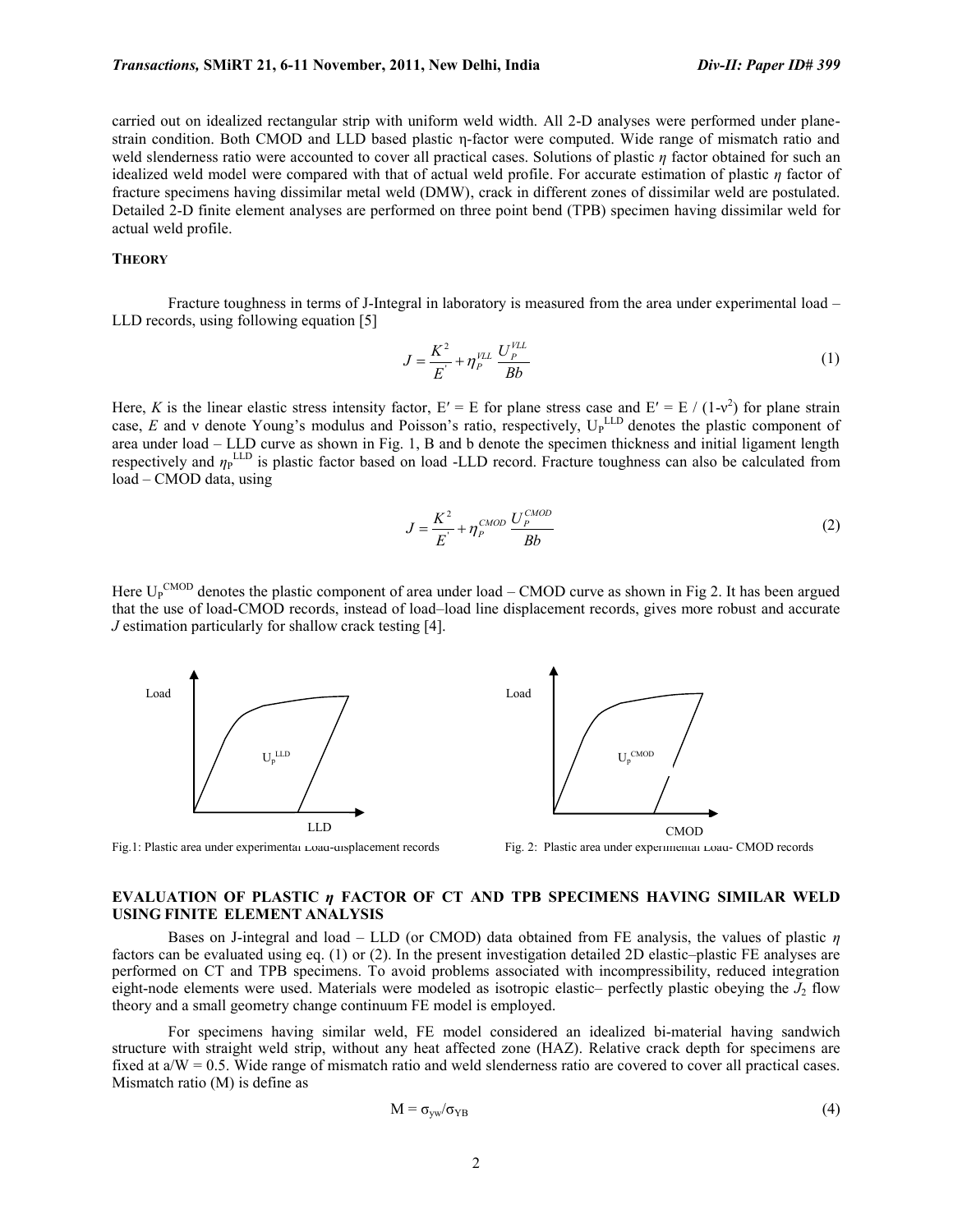Here  $\sigma_{YW}$  is yield strength of weld material and  $\sigma_{YB}$  is yield strength of base material. In FE analysis, the value of M is systematically varied from  $M = 0.5$  to 2.0. Note that the range of M from 0.5 to 2 covers most practical cases.

For mismatched specimen, weld slenderness is another important parameter define as

$$
\Psi = (W - a) / H \tag{5}
$$

Here W, a and H denote the specimen width, the crack length and the half width of the weld, respectively. In the present work, the value of  $\psi$  was systematically varied, ranging from 1 to 20. The two materials, that is, weld and base materials were assumed to have the same elastic properties (E and v), but different yield strengths,  $\sigma_{\rm YW}$  and  $\sigma_{\rm YB}$ .

#### **Results of CMOD based Plastic η factor of Three Point Bend Specimens (TPB) having Similar Weld**

 Solutions obtained from FEA for plane strain TPB specimen are given in Fig. 3, for a wide range of M and  $ψ$ , showing strong mismatch effects on plastic η factor. The value of  $η<sub>P</sub><sup>CMOD</sup>$  increases with degree of under matching and vice versa. For overmatch welds with  $\psi > 1$ , the value of  $n_e^{CMD}$  decreases sharply and then increases gradually approaching the value of the homogeneous specimen ( $\eta_P^{CMD} \rightarrow 2.6$ ) for  $\psi \gg 1$ . On the other hand, for under-matching  $\psi \approx 1$ , the  $\eta_P^{\text{CMOD}}$  value gradually increases with  $\psi$ , and then decreases to attain the value corresponding to homogeneous case. Thus, using the value of η of the homogeneous specimen, fracture toughness will generally be under predicted (conservative estimate) for under-matched welds, but over predicted (nonconservative estimate) for overmatched welds. The effect of M and ψ on plastic η factor is more pronounced in overmatching case.

#### **Results of CMOD based Plastic** η **factor of Compact Tension Specimens (CT) having Similar Weld**

Solutions of  $\eta_P^{\text{CMOD}}$  obtained from FE analysis for plane strain CT specimen are given in Fig. 4, for a wide range of M and  $\psi$  showing strong mismatch effects. The trend of  $\eta_P$ <sup>CMOD</sup> with M and  $\psi$  is similar to that of TPB specimen for non-hardening case.



Fig. 3: Variations of non-hardening FE plastic η factor solutions With M and (W−a) / H for plane strain, TPB specimen having similar weld.



Fig. 4: Variations of non-hardening FE plastic η factor solutions With M and (W−a) / H for plane strain, CT specimen having similar weld.

#### **EFFECT OF WELD PROFILE ON PLASTIC η FACTOR OF TPB SPECIMEN HAVING SIMILAR WELD**

 In this study the effect of weld profile on a TPB specimen having weld centre crack is analysed. If it is assumed that the specimens are machined in such a way that the length (S) of the specimen is in the longitudinal direction of the pipe, width (W) of the specimen is in the thickness direction of the pipe, and the thickness of the specimen is in the circumferential direction of the pipe then the actual weld profile would be something similar to that shown in Fig. 5.The specimen so obtained would have a varying weld width due to weld groove. The idealized TPB specimen having uniform weld width  $(2H = (2H_1+2H_2)/2)$ , where H is half of weld width of idealized specimen , 2H1 is weld width at top of actual specimen and 2H2 is weld width at bottom of actual specimen is shown in Fig-6.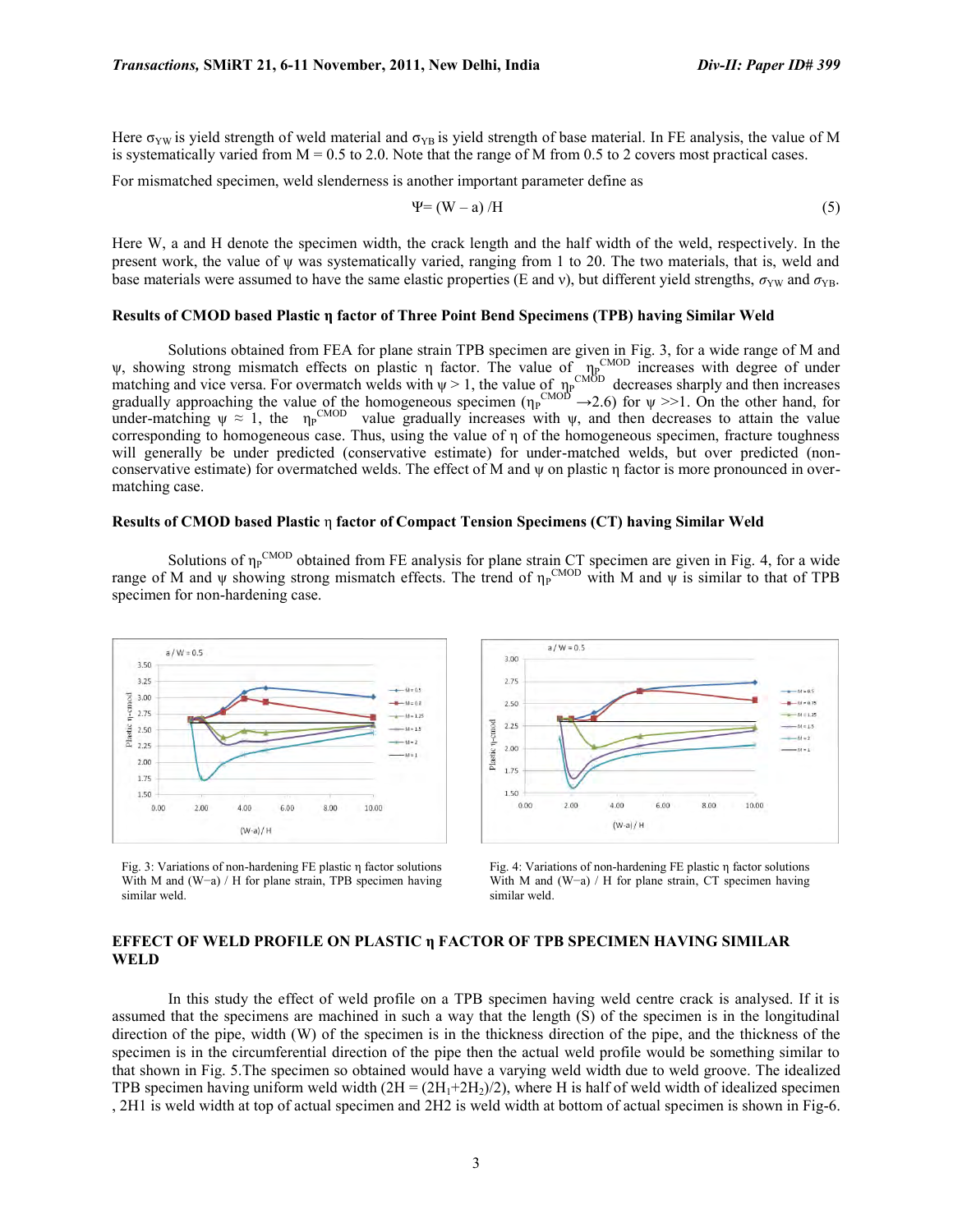For the present case  $2H_1 = 20$  and  $2H_2 = 9$ . Mesh adopted for FE analysis for actual and idealized specimen is shown in fig-7.

#### FINITE ELEMENT MODEL





Fig.5: Actual TPB specimen with weld centre crack Fig.6: Idealized TPB specimen with weld centre crack



Fig.7: Half model of FE mesh for TPB Specimen. a) With actual weld profile. b) With idealized rectangular weld profile

To quantify the effect of weld groove on plastic eta factor, FE analyses are performed on TPB specimens having similar weld with actual weld profile and there corresponding idealized weld model. For the analysis relative crack depth (a / W): 0.3, 0.5 and 0.7 are considered. Wide range of mismatch ratio (M): 0.5, 1.5 and 2 are accounted.

### **Comparison of plastic η factor of TPB specimens having similar weld with actual weld profile and their idealized weld model**

From FE analysis, Plastic  $\eta$  factor based on CMOD ( $\eta_P$ <sup>CMOD</sup>) was calculated by using J-integral and load – CMOD data. The resulting solutions for plane strain TPB fracture specimens having similar weld with actual weld profile and their idealized weld model are given in Figs. 8 to 10. Solutions Provided by ASTM for  $\eta_P^{\text{CMD}}$  are also plotted along with these results.

For crack depth  $(a / w) = 0.6$  results of Plastic η factor for actual weld profile and their idealized weld model is nearly equal for all the considered mismatch ratio. i.e. Idealization of actual weld profile is well acceptable for this crack depth.

 For crack depth (a / w) = 0.5 results of Plastic η factor for Idealized weld model and actual weld profile is nearly equal for mismatch ratio 0.5 to 1.25. However, for M=1.5 results of idealized weld model is giving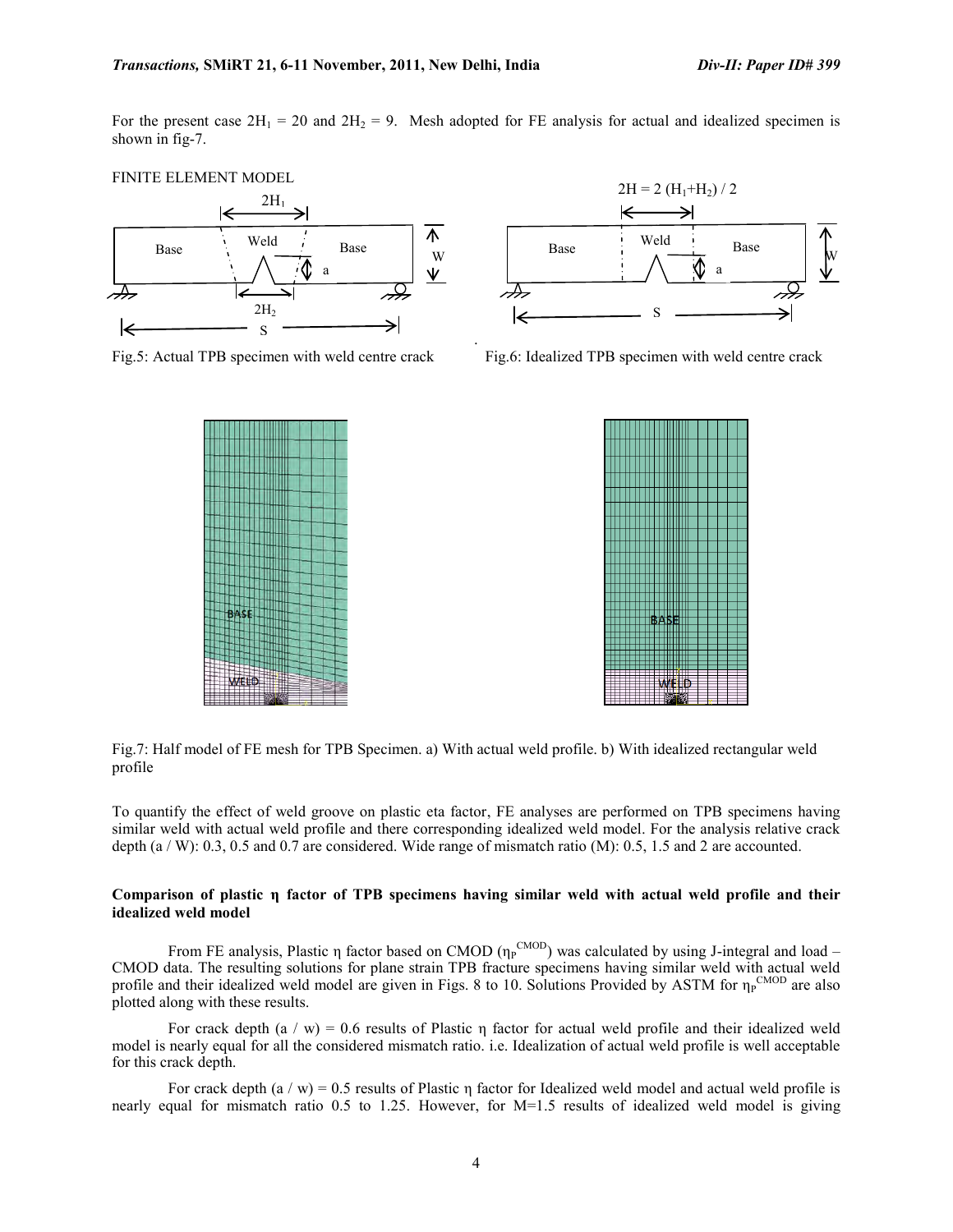significantly lower value of Plastic η factor than that of actual weld profile. Such a behavior can be explained from the plastic deformation pattern. For the idealized weld model, the plastic deformation penetrates into the base material, where as for actual case it is confined within the weld material as shown in fig.11. For this case actual weld profile model behave like homogeneous model, that's why Plastic η factor of actual weld profile is nearly equal to that of homogeneous specimen. For M=2 for both actual and idealized cases plastic deformation penetrate into the base material due to higher mismatch in strength, that's why Plastic η factor for actual and idealized case are nearly equal and deviating significantly with that of homogeneous specimen.

 For crack depth (a / w) = 0.3 results of Plastic η factor for Idealized weld model and actual weld profile is well within limit of 5% for mismatch ratio varying from 0.5 to 1.5. However, for M>1.5 results of idealized weld model is giving higher value of Plastic η factor than that of actual weld profile. The actual weld profile for the case  $(a/w)=0.3$  has narrow weld width near the crack tip as compared to that of idealized weld profile. Hence, for the actual weld profile for M=2 plastic deformation penetrate in the base material more than that for the idealized weld profile. Thus, the Plastic η factor of actual weld profile is deviating more from homogeneous specimen than the idealized similar welded specimen.



Fig.8: Variations of non-hardening FE plastic η factor solutions With M for plane strain, TPB specimen having similar weld  $(a/w = 0.6)$  with actual and idealized weld profile.



solutions With M for plane strain, TPB specimen having similar weld  $(a/w = 0.3)$  with actual and idealized weld profile.



Fig.9 : Variations of non-hardening FE plastic η factor solutions With M for plane strain, TPB specimen having similar weld  $(a/w = 0.5)$  with actual and idealized weld profile.



Fig. 11 : Plastic deformation field of  $a/W = 0.5$ ,  $M = 1.5$  a) Actual weld profile. b) Idealisd weld profile.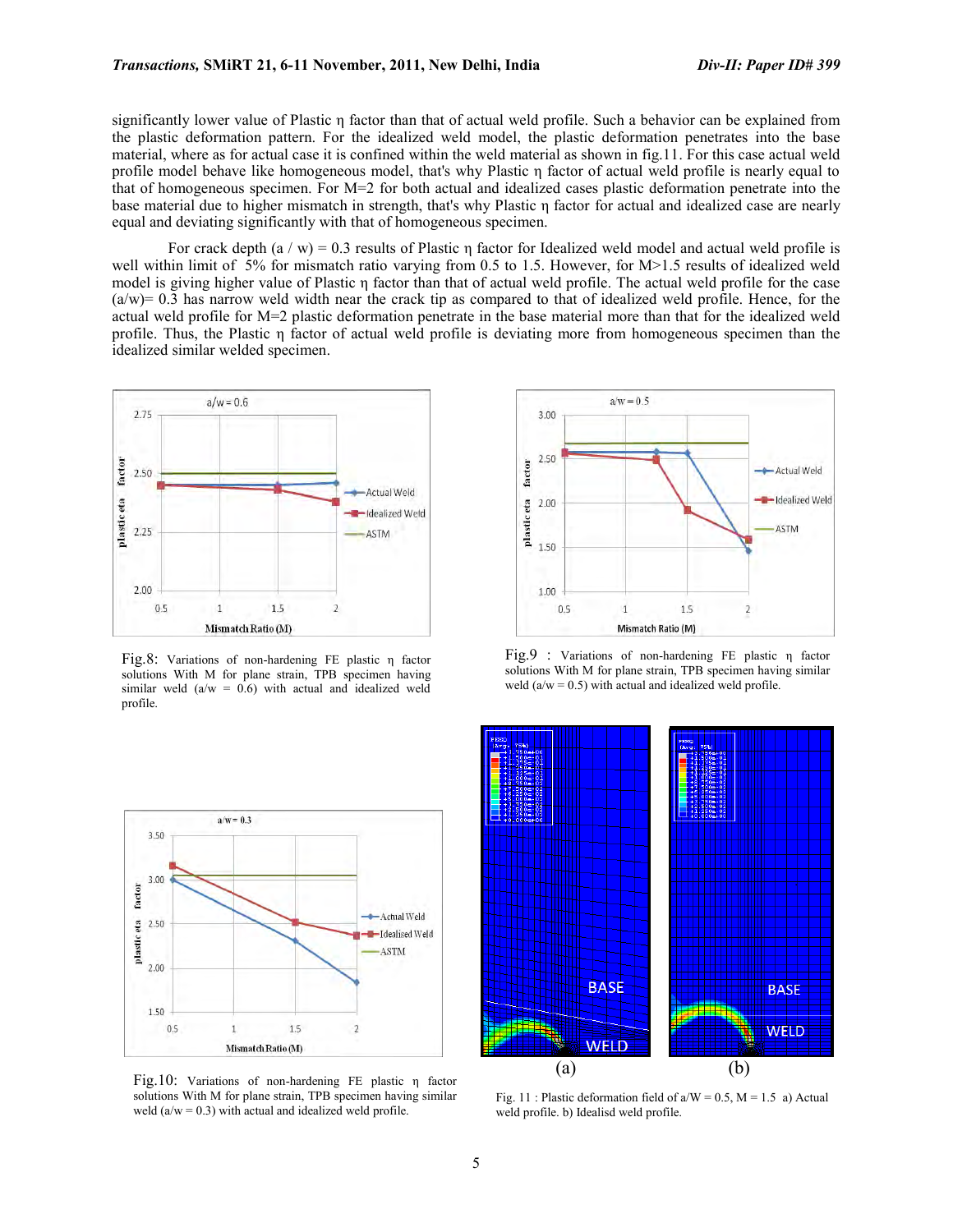# **EVALUATION OF PLASTIC η FACTOR OF TPB SPECIMENS HAVING DISSIMILAR METAL WELD (DMW)**

 For accurate estimation of plastic *η* factor of fracture specimens having dissimilar metal weld (DMW), crack in different zones of dissimilar weld are postulated. Detailed 2-D finite element analyses are performed on three point bend (TPB) specimen having dissimilar weld with actual weld profile. For the analysis relative crack depth  $(a / W) = 0.6$  and four material model are used. Idealize elastic perfectly plastic material with reference stress  $(\sigma_f = (\sigma_{Y} + \sigma_U)/2)$  are used, where  $\sigma_f$  is reference stress,  $\sigma_Y$  is yield stress of material and  $\sigma_U$  ultimate tensile strength of material. Tensile strength and young's modulus of elasticity of the different zones of dissimilar metal weld is given in table 1 [6].

| Material      | modulus<br>young's<br>of elasticity $(E)$<br>MPa | yield stress $(\sigma_Y)$<br>MPa | Ultimate tensile<br>strength $(\sigma_{U})$<br>MPa | Reference stress $(\sigma_f)$<br>MPa |
|---------------|--------------------------------------------------|----------------------------------|----------------------------------------------------|--------------------------------------|
| WELD          | 1.82E5                                           | 448                              | 587                                                | 518                                  |
| <b>Butter</b> | 2.04E5                                           | 417.8                            | 631                                                | 524                                  |
| LAS           | 2.27E5                                           | 536.4                            | 675                                                | 606                                  |
| <b>SS</b>     | 1.94E5                                           | 245                              | 588                                                | 417                                  |

Table.1: Tensile properties of different materials of the dissimilar metal weld joint [6]

### **Results of plastic η factor of TPB specimens having dissimilar metal weld (DMW)**

From FE analysis, Plastic  $\eta$  factor based on CMOD ( $\eta_P^{\text{CMOD}}$ ) are calculated for TPB specimen having DMW with postulated crack in different regions of DMW. The resulting solutions for plane strain TPB fracture specimens having DMW are provided in table 2. Solutions Provided by ASTM (homogeneous specimens) of  $\eta_P^{\text{CMOD}}$ are also tabulated along with these results.

 It is observed that plastic η- factors for interfacial crack in dissimilar metal weld specimens are quite close (within 5%) to those of standard homogeneous specimens. For these interfacial crack plastic deformation occur only in weakest material as shown in figs. 13 ,15 and 16, i.e. it behave like homogeneous specimen. Moreover, when crack is lying in the centre of weld again no appreciable influence on plastic η- factor is observed because of plastic deformation confined within weld region as shown in fig- 12. However, when crack is located at the centre of buttering, η- factor is approx 10% higher than that of homogeneous specimen. In the case of buttering having center crack plastic deformation field penetrates in the weak weld region as shown in fig- 14.

**Table 2:** plastic η- factors for TPB specimen having DMW (a/W = 0.6) with postulated crack in different zones of dissimilar metal weld joint.

| Crack location                                      | Plastic η factor<br><b>CMOD</b><br>ηp | <b>ASTM</b><br><b>CMOD</b><br>Ŋр |
|-----------------------------------------------------|---------------------------------------|----------------------------------|
| Weld center crack                                   | 2.4                                   | 2.5                              |
| Weld and Butter<br>interface crack                  | 2.56                                  | 2.5                              |
| Butter center crack                                 | 2.66                                  | 2.5                              |
| Butter and LAS<br>interface crack                   | 2.63                                  | 2.5                              |
| <b>Weld and Austenitic</b><br>steel interface crack | 251                                   | 2.5                              |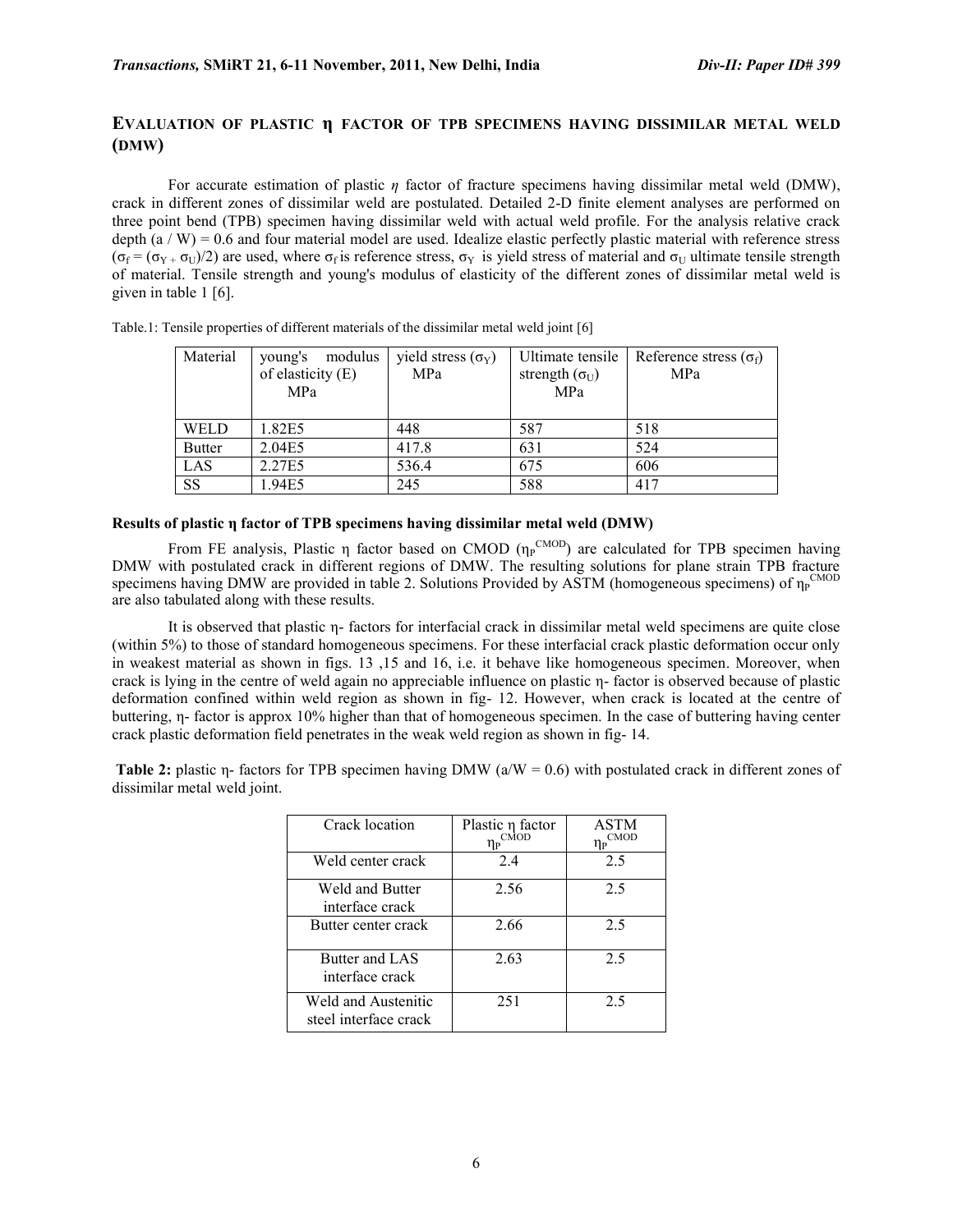

Fig.12 : Plastic deformation field of weld center crack TPB specimen having DMW ( $a/W = 0.6$ ).



Fig.14 : Plastic deformation field of Butter center crack TPB specimen having DMW ( $a/W = 0.6$ ).



Fig. 13 : Plastic deformation field of Weld and Butter interface crack TPB specimen having DMW ( $a/W = 0.6$ ).



Fig .15 : Plastic deformation field of Butter and LAS interface crack TPB specimen having DMW  $(a/W = 0.6)$ .



Fig.16 : Plastic deformation field of Weld and austenitic stainless steel interface crack TPB specimen having DMW ( $a/W = 0.6$ ).

#### **CONCLUSION**

- For over-match welds plastic η-factor evaluated for non-hardening material model are lower while for under match welds gives higher value as compare to that of homogeneous material model. This implies that the use of ASTM based plastic η-factors for over-match weld would lead to un-conservative estimate of fracture toughness in design. And vice -Versa is true for under-match welds.
- To evaluate the Plastic η factor for a TPB specimen having similar weld, assumption of idealized rectangular weld model of actual weld profile works well for most of the cases, however, in some cases significant differences do occur.
- Plastic η- factors for interfacial crack of TPB specimens having dissimilar weld are quite close (within 5%) to those of standard homogeneous specimens. Moreover, when crack was lying in the centre of weld again no appreciable influence on plastic η- factor are observed.
- For the crack located at the centre of buttering η- factor is approximately 10% higher than that of homogeneous specimen.